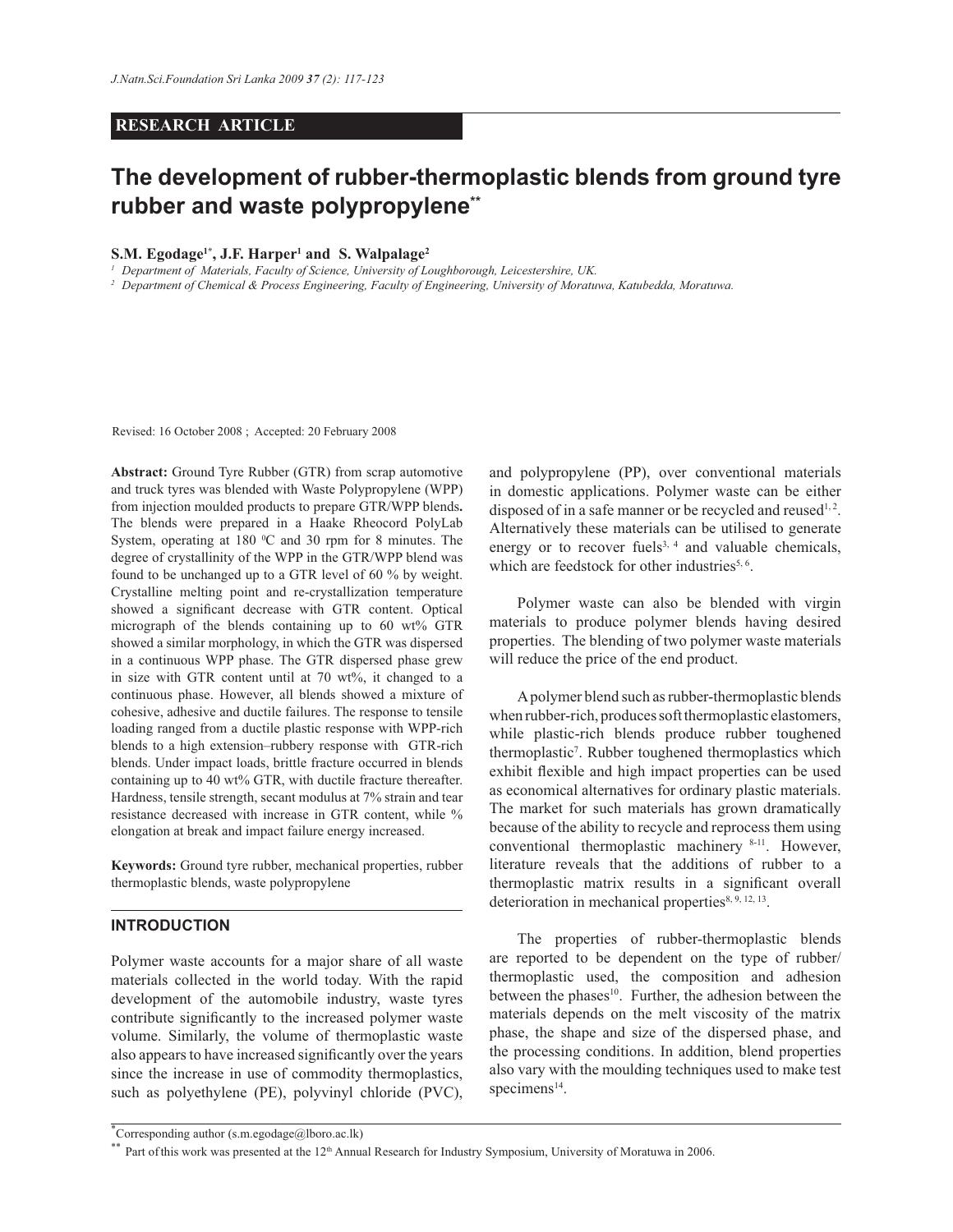The use of polypropylene (PP) is quite significant in the world today, as products made out of PP are used for both indoor and outdoor and certain engineering applications due to its low cost, low density, high rigidity and hardness, high softening temperature and excellent electrical and chemical resistance at higher temperatures<sup>15,16</sup>. The availability of large quantities of recycled rubber (RR), and the advantages of PP, blends based on RR/PP has led to many studies and reports $10,12,17-19$ . It has been found that RR/PP blends, when compared to NR (Natural Rubber)/PP blends prepared with the same rubber content, showed slightly higher tensile strength and Young's modulus but with lower elongation at breaks<sup>12, 17</sup>. RR in ground form was used in these studies.

 This paper presents the preliminary work on the processing and development of blends containing waste materials from the polymer industry for use in products such as roof slates, sports surfaces and industrial belts. The initial work was focused on the preparation of simple rubber-thermoplastic blends from ground tyre rubber and waste polypropylene, studies of their morphologies, physical property variations with composition and finally the identification of suitable blends for commercial applications.

## **METHODS AND MATERIALS**

The waste poly propylene (WPP) used in this study was of injection moulding grade and was supplied by Plastic Reclamation Limited, UK. The ground tyre rubber (GTR), a recycled product from ambient ground scrap automotive and truck tyres, was supplied by Alruba Rubber Company, UK and had a 40 mesh size.

*Compound processing and characterisation*: Blends from GTR and WPP were prepared by melt mixing in a Haake Rheocord Polylab System at a rotor speed of 30 rpm and a temperature of  $180 \degree C$ , for 8 min. Both GTR and WPP were added to the mixer at the same time. The weight percentages of each material were varied from 0% to 100 % in 10% intervals.

 Maximum torque, steady state torque and time taken to reach steady state were obtained from the torque-time plots. Steady state was defined as the state when the torque was at 110% of the value recorded after 8 min. Torque reduction rate and the specific energy requirement were calculated according to Equation 1 and Equation 2, respectively.

Torque Reduction Rate = 
$$
\frac{(\mathbf{T}_{\text{max}} - \mathbf{T}_{\text{ss}})}{(\mathbf{t}_{\text{ss}} - \mathbf{t}_{\text{max}})}
$$
 (1)

Where, 
$$
T_{max}
$$
 = maximum torque in Nm  
\n $t_{max}$  = time taken to reach maximum torque  
\nin min

 $T_{ss}$  = steady state torque, where,  $T_{ss}$ =1.1\* $T_{min}$ 

- $T_{\min}$  = torque at 8 min in Nm
- t ss = time taken to reach steady state in min

$$
\text{Specific Energy, } \quad W = \frac{2 \pi \, \text{n} \, \int_{t_1}^{t_2} \text{M d}}{\text{m}} \tag{2}
$$

| Where, n |   | $=$ rotor speed in rpm                                   |
|----------|---|----------------------------------------------------------|
|          | M | $=$ torque in Nm                                         |
|          |   | $t1(= 0) =$ initial time in min                          |
|          |   | $t_2(=\tfrac{1}{\csc} ) =$ time at the end of processing |
|          |   | (=time to reach steady state) in                         |
|          |   | min                                                      |
|          | m | = weight of the material processed                       |
|          |   | in grams                                                 |

*Moulding of test specimens*: Sheets, which were used to cut test specimens, were prepared by compression moulding in an electrically heated hydraulic press. The small pieces of blends from the Haake mixer were initially compressed under a 500 kN/m<sup>2</sup> pressure at 200  $\degree$ C for 4 min, and then the pressure was slowly increased to 1000 kN/m<sup>2</sup> for another 4 min. The blends were subsequently cooled for 2 min under a 1000 kN/m<sup>2</sup> pressure in a cooling press.

*Mechanical properties*: Hardness tests were performed using a Wallace Dead Load Hardness tester according to BS EN ISO 868:2003 test standards.

 Tensile tests were performed according to BS EN ISO 527-2: 1993 standard using a Lloyd Tensometer L10000, with a 500 N load-cell and crosshead speed of 50 mm/min. Elongation was determined using the crosshead displacement, and the secant modulus was calculated at 7% strain.

 Tear tests were performed according to BS EN ISO 6383-1:2004 using a Lloyd Tensometer L10000 with a 500 N load-cell. Trouser test specimens were used.

 Impact tests were performed, according to BS EN ISO 6603-2:2002, using a Rosand Falling Dart Impact tester. The impact test was conducted at a velocity of 3 m/s under 4 kg impact load. Impact properties were normalized by dividing by the thickness of each specimen. All these mechanical tests were carried out at a temperature of  $22 \pm 2$  °C.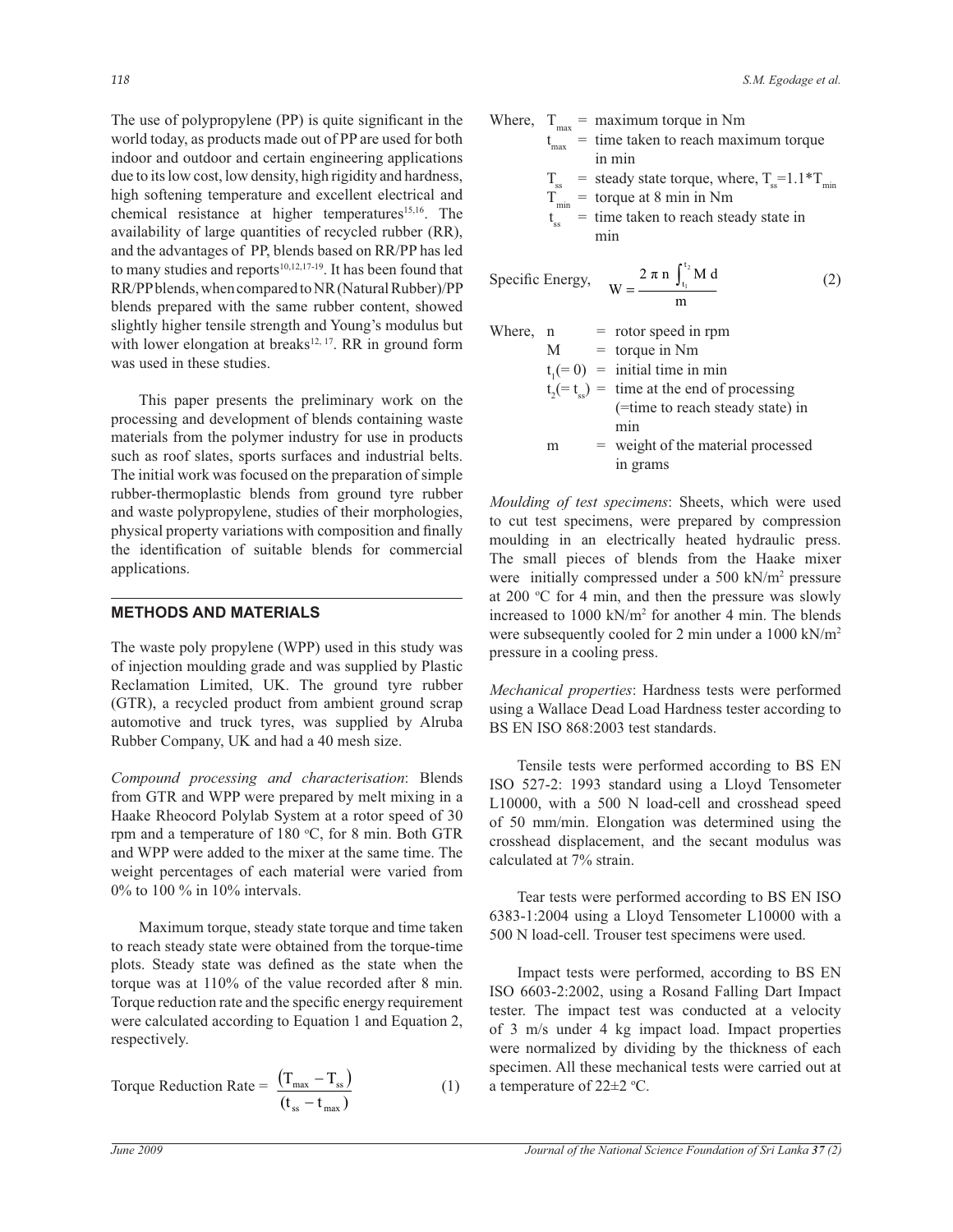*Differential Scanning Calorimetry* (DSC): Thermal properties such as melting temperature  $(T_m)$ , peak crystallization temperature  $(T_{cp})$ , onset crystallization temperature  $(T_{\rm co})$  and heat of fusion  $(\Delta H_{\rm f})$  were determined using a DSC 2010 Thermal Analyser. The thermograms were produced over a temperature range of 20 $\degree$ C to 210 $\degree$ C at a heating/cooling rate of 10 $\degree$ C/min. The readings of  $T_{cp}$  and  $T_{co}$  were taken during the first thermal cycle and those of  $T_m$  and  $\Delta H_f$  were taken during the second heating cycle. The degree of crystallinity of a blend was calculated using Equation 3.

% Crystallinity of the blend 
$$
=\frac{\Delta H_f}{(\Delta H_f)_c} \times 100
$$
 (3)

Where,  $\Delta H_f$ = enthalpy of fusion of the blend

> $\Delta H_f$  = enthalpy of fusion of pure crystalline polypropylene and is taken from literature<sup>20</sup> as 209 J/g.



**Figure 1:** Torque development for GTR, WPP and the 50/50 blend **Figure 2:** Maximum and steady state torque vs. GTR content



**Figure 3:** Torque reduction rate and specific energy requirement vs. GTR content

*Journal of the National Science Foundation of Sri Lanka 37 (2) June 2009* 

*Morphological observations*: The morphology of the blends was studied by optical and scanning electron microscopy. Microtomed films were examined using a bright field illumination technique on a Reichert MEF-3 microscope and the micrographs were obtained using  $\times 10$ magnification. A scanning electron microscope (SEM), Leica Cambridge Steroscan 360, was used to obtain SEM micrographs of the tensile fracture surfaces of the blends. The fractured ends of the specimens were mounted on aluminium stubs. The specimens were sputter coated with a thin layer of gold to avoid electrostatic charging during examination.

#### **RESULTS**

The melt mixing behaviour of WPP, GTR and the blends of these two materials were studied. Figure 1 shows typical torque-time curves for blends of different compositions. The variations of maximum torque and steady state torque with GTR content are shown in Figure 2, while





**Figure 4:** Optical Micrographs (×10) (a) 10GTR/90WPP (b) 30GTR/ 70WPP (c) 50GTR/50WPP (d) 70GTR/30WPP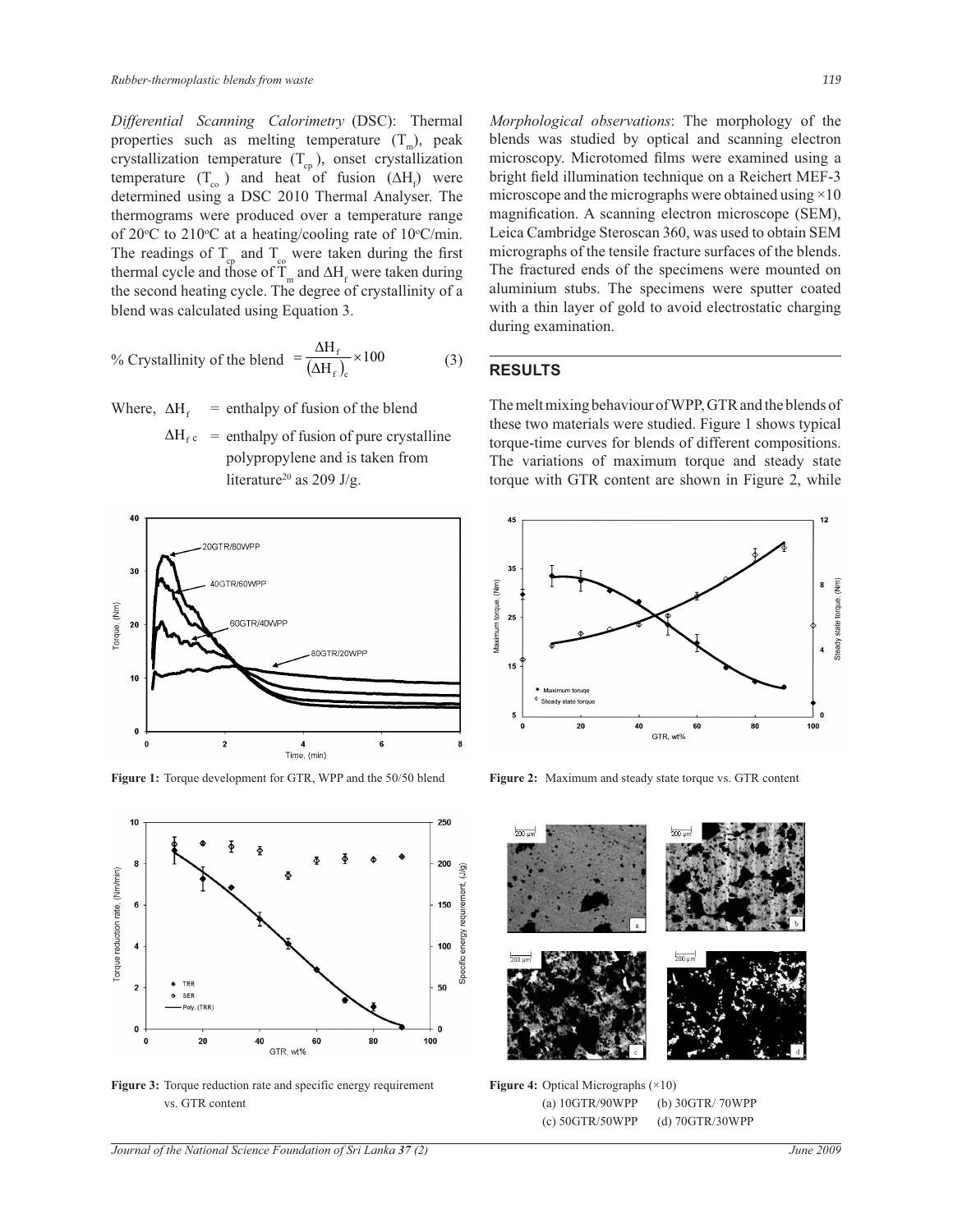

**Figure 5:** Scanning electron micrographs of tensile fracture surfaces (a) 20GTR/80WPP (b) 80GTR/20WPP



**Figure 7:** Re-crystallization exotherms for WPP and selected blend**s**

the variations in torque reduction rate and specific energy requirement with GTR content are shown in Figure 3.

 Optical micrographs of a few selected blends are given in Figure 4. In these micrographs the GTR is black and is easily distinguishable. Scanning electron microscopy was used to study the failure modes of the tensile specimens. The tensile fractographs for two blends, one with high WPP content and the other with high GTR content, are given in Figures 5a and 5b, respectively.

 The melting endotherms and the re-crystallization exotherms for WPP and selected blends are shown in Figure 6 and Figure 7. Table 1 gives the degree of crystallinity of the blend and the degree of crystallinity of the WPP phase for all blends.

Tensile properties, such as tensile strength, % elongation at break, secant modulus at 7% strain and tensile fracture energy of the blends are given in Table 2. Tensile fracture energy is the energy absorbed by the specimen in the process of breaking, and was calculated by the area beneath the stress vs. strain curve. This is also called the modulus of toughness. Table 3 gives the hardness and the tear resistances of the blends. All blends



**Figure 6:** Melting endotherms for WPP and selected blends

showed knotty behaviour during tearing. Tear tests could not be conducted for blends containing low GTR levels due to the high stiffness of the specimens.

# **DISCUSSION**

#### **Processing characteristics**

Torque-time curves in Figure 1 show an increase in torque due to the mechanical resistance exerted on the rotors when loading with un-molten materials. The torque decreases with softening and melting of the WPP when it is subjected to thermal and mechanical stresses, and stabilises upon completion of the melt mixing process.

 Compared to the WPP, GTR is softer at loading, but viscous at higher processing temperatures. As a result, the maximum torque decreases with increase in GTR content, while the steady state torque increases. The steady state torque is an indicator of the viscosity of the mix and is used to assess its processability. Hence, an increased difficulty in processability with increase in GTR content is evident. An increase in steady state torque with increase in recycled rubber content in virgin polypropylene-recycled rubber blends has been reported. However, the increase exhibited was linear<sup>17</sup>. Compared to virgin PP, WPP has a higher tendency to undergo structural modifications, and hence, the variations noticed between the studies were probably due to the forms of polypropylene used.

 The difference between maximum torque and steady state toque, generated during the melt mixing process, decreased with increase in GTR content (Figure 2). The time taken to reach steady state was almost the same for all blends (Figure 1). Because of that, the torque reduction rate decreases with increase in GTR content (Figure 3).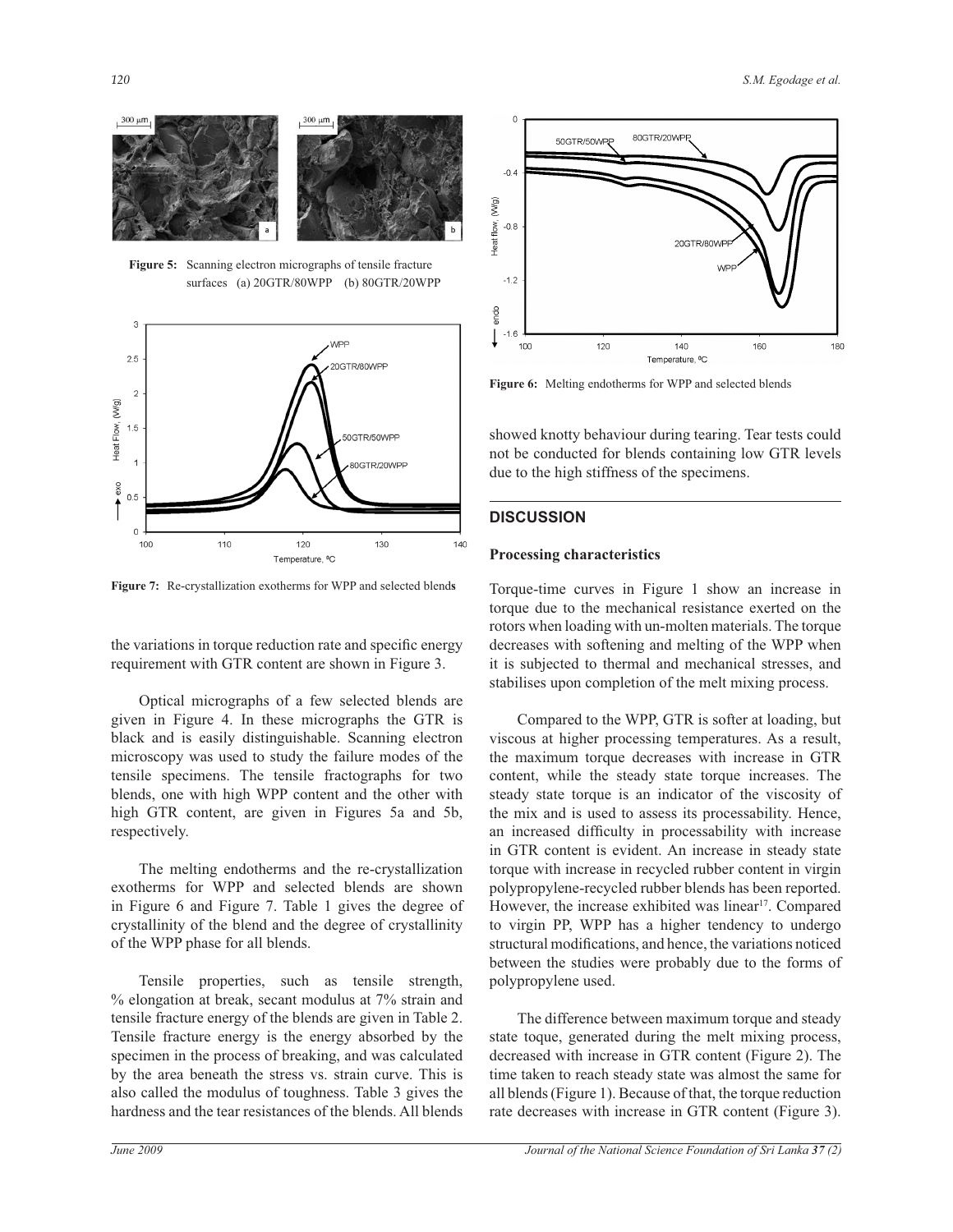The WPP-rich blends consumed more energy at the early stages of mixing and lower energy in the later stage. In contrast, GTR-rich blends consumed less energy at the early stage and more energy at the later stage. Hence, the resultant specific energy requirement is more or less similar. The 50/50 blend shows the minimum specific energy requirement.

### **Blend morphology**

The micrographs for blends containing 10 to 50  $\text{wt}\%$ GTR show a dispersed phase of GTR in the continuous WPP matrix phase (Figure 4). Further, the micrographs show that the concentration of larger GTR particles increases with increase in GTR content. This suggests that the GTR particles agglomerate or coalesce during processing, and the agglomeration effect is more at higher GTR contents. This is evident in the blend containing 70 wt% GTR, which shows a co-continuous phase morphology. The occurrence of coalescence and the formation of co-continuous phase morphology at higher rubber concentrations have been previously reported for virgin rubber-thermoplastic blends<sup>21, 22</sup>. Even though a change in phase morphology was observed with the blends containing 70 wt% GTR or more (Figure 4), all blends exhibited a similar fracture under tensile loading (Figure 5). The fracture was a combination of three different failure modes; ductile failure in the WPP phase, cohesive failure in the GTR phase and adhesive failure between phases.

### **Differential Scanning Calorimetry (DSC)**

It is clear from melting endotherms and re-crystallization exotherms (Figure 6 and Figure 7 respectively) that the melting point, the onset crystallization temperature, and the peak crystallization temperature, of the blends decreases slightly  $(3 - 4 \degree C)$  with the increase in GTR

GTR:WPP Crystallinity of Crystallinity

 0:100 44 (0) 44(0)  $10:90$   $417(1)$   $45(1)$  20:80 37(0) 46(1) 30:70 31(0) 45(2) 40:60 26(1) 44(2) 50:50 22(1) 44(2)  $60:40$   $17(1)$   $43(3)$  70:30 14(0) 47(1) 80:20 10(0) 48(0)  $90:10$   $5(1)$   $48(1)$ 

blend  $(\%)$  of WPP phase  $(\%)$ 

 **Table 1:** Crystallinity of blends

content. Further, the transitions associated with both melting and re-crystallization become narrower with increase in GTR content and this is attributed to the decrease of crystallinity content of the blends.

 Percentage crystallinity of the blends decreases with increase in GTR content (Table 1). Further, % crystallinity of WPP remains unchanged up to 60 wt% GTR, and shows a slight increase thereafter. However, all these blends showed similar super cooling eg. temperature difference between onset crystallization and melting, indicating that no positive or negative nucleation effect occurred with the increase in GTR content. Therefore, it can be concluded that the increase in crystallinity of WPP at higher GTR contents was due to the occurrence of strain induced crystallization influenced by the GTR continuous phase. The decrease in blend crystallinity with the increase in rubber content is a common observation in rubber-thermoplastic blends, irrespective of whether the rubber used was virgin or recycled<sup>19, 23</sup>.

#### **Mechanical properties**

The WPP has the highest tensile strength and secant modulus (Table 2). The tensile strength and modulus, decrease with increase in GTR content and this is attributed to the replacement of WPP with GTR. This is also in agreement with the fall in crystallinity of the blends with increase in GTR content. However, due to the physical entrapment of GTR particles in the WPP continuous phase at low GTR contents (up to 30 wt%), the variation in tensile properties shows a relatively slow decline. With the increase in GTR agglomerant size, with increase in GTR content (Figure 4) and with poor interfacial adhesions between phases (Figure 5), the tensile properties exhibit a more rapid decline. This could also be due to improper homogenisation of the

**Table 2:** Tensile properties of blends

| GTR.<br>$wt\%$ | Tensile<br>strength<br>(MPa) | Elongation at<br>break $(\% )$ | Secant<br>modulus<br>(MPa) | Tensile fracture<br>energy<br>(MJ/m <sup>3</sup> ) |
|----------------|------------------------------|--------------------------------|----------------------------|----------------------------------------------------|
| $\mathbf{0}$   | 28.6(1.2)                    | 16.5(1.3)                      | 331(4)                     | 2.33(0.11)                                         |
| 10             | 18.6(2.0)                    | 14.9(0.6)                      | 236(2)                     | 1.63(0.09)                                         |
| 20             | 17.4(1.3)                    | 14.4(1.1)                      | 234(8)                     | 1.55(0.07)                                         |
| 30<br>40       | 16.1(0.8)<br>12.7(0.7)       | 15.0(0.8)<br>14.7(1.3)         | 200(7)<br>153(9)           | 1.39(0.05)<br>1.25(0.03)                           |
| 50             | 11.1(1.2)                    | 16.5(1.5)                      | 104(5)                     | 0.75(0.07)                                         |
| 60             | 7.0(0.7)                     | 16.7(1.4)                      | 72(8)                      | 0.5(0.04)                                          |
| 70             | 4.9(0.3)                     | 20.5(0.8)                      | 41(6)                      | 0.48(0.03)                                         |
| 80             | 3.1(0.3)                     | 24.1(0.9)                      | 26(8)                      | 0.44(0.03)                                         |
| 90             | 3.2(0.2)                     | 27.5(1.1)                      | 22(3)                      | 0.43(0.04)                                         |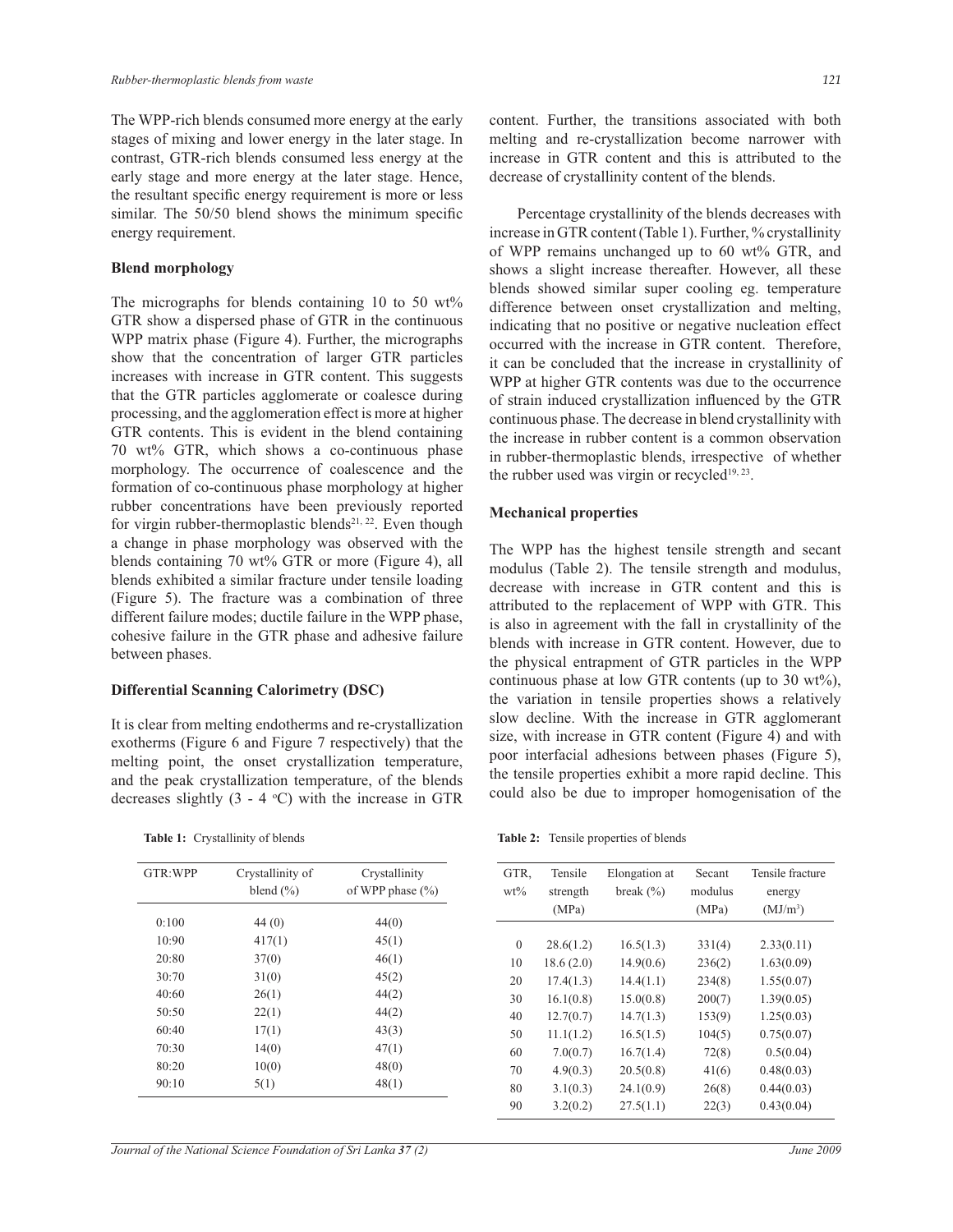**Table 3:** Hardness and tear resistances of blends

| GTR, $wt\%$  | Hardness (IRHD) | Tear resistance (N/mm) |
|--------------|-----------------|------------------------|
| $\mathbf{0}$ | 86(1)           |                        |
| 10           | 85(1)           |                        |
| 20           | 84(1)           |                        |
| 30           | 82(1)           | 9.4(0.4)               |
| 40           | 81(1)           | 8.0(0.4)               |
| 50           | 76(1)           | 6.2(0.4)               |
| 60           | 75(1)           | 4.3(0.3)               |
| 70           | 70(1)           | 2.9(0.2)               |
| 80           | 61(1)           | 1.9(0.1)               |
| 90           | 56(1)           | 1.4(0.1)               |
| 100          | 19(1)           |                        |

GTR at higher concentrations. Due to the strain induced crystallisation associated with co-continuous phase morphology, the blends containing above 70 wt% GTR showed a slow variation again. The decrease in tensile strength and modulus with increase in recycled rubber content is a common observation in many studies <sup>9, 24</sup>. The % elongation at break of WPP is fairly low. Even though the GTR content in the blend increased, the elongation at break did not show a significant increase up to 60 wt% GTR. This is again due to the poor interfacial adhesion between phases. However, with the change in phase morphology, blends containing 70 wt% GTR and above showed rubbery properties and hence a gradual increase in elongation at break with increase in GTR content. As a result of the decrease in tensile stress with increase in GTR content, and a constant elongation up to  $60 \text{ wt\%}$ GTR, the tensile fracture energy initially decreases with increase in GTR content (Table 2). Although the tensile stress is further decreased, due to the increase in elongation with GTR content above 60 wt%, the tensile fracture energy does not show a decrease thereafter. This is again associated with the change of phase morphology of the blends.

 The variation in hardness with GTR content shows a similar trend to that of modulus variations (Table 3). However, the results obtained show a decrease in tear resistance with increase in GTR content (Table 3). This is due to failure in load transfer between phases associated with poor adhesion between phases. This was evident in the scanning electron micrographs (Figure 5).

 The mechanical properties of the blends studied in the present work remained mainly constant up to 30 wt% GTR, but varied rapidly with further increases. Overall, the best physical properties were obtained when the GTR contents were between 50 wt% and 70 wt%. However, the overall properties expected from the blends of GTR and WPP were generally inadequate for high performance

applications. As such, use of a suitable compatibilizer to improve adhesion between the phases would be an essential requirement to be able to produce commercially viable rubber toughened thermoplastic materials from these polymers.

## **Acknowledgement**

The authors would like to thank the World Bank and the University of Moratuwa for financial support to carry out this work.

#### **References**

- 1. Liu H.S., Mead J.L. & Stacer R.G. (2000). Environmental effects of recycled rubber in light-fill applications. *Rubber Chemistry and Technology* **73**(3): 551-564.
- 2. Mustafa N. (1993). *Plastic Waste Management- Disposal, Recycling and Reuse*. 1st Edition. pp. 169-179. Marcel Dekker Incorporated, New York, U.S.A.
- 3. Aisien F.A., Hymore F.K. & Ebewele R.O. (2003). Potential application of recycled rubber in oil pollution control. *Environmental Pollution and Assessment* **85**(2): 175-190.
- 4. Borgiannia C., Filippisa P.D., Pochetti F. & Paolucci M. (2001). Gasification process of wastes containing PVC. *Fuel* **81**(14): 1827-1833.
- 5. Kawser M.J. & Farid N.A. (2000). Thermochemical processing of rubber waste to liquid fuel. *Plastics, Rubber and Composites* **29**(2): 100-104.
- 6. Garforth A.A., Ali S., Martinez J.H. & Akah A. (2004). Feedstock recycling of polymer wastes. *Current Opinion in Solid State and Material Science* **8**(6): 419-425.
- 7. Gabriele M.C. (1995). Move over rubber! today's TPEs have more to give. *Plastics Technology* **41**(6): 42-47.
- 8. Ibrahim A. & Dahlan M. (1998). Thermoplastic natural rubber blends. *Progress in Polymer Science* **23**(4): 665-706.
- 9. Liu H.S., Richard C.P., Mead J.L. & Stacer R.G. (2000). *Development of novel applications for using recycled rubber in thermoplastics*. Technical report 18, Chelsea Center for Recycling and Economic Development, Massachusetts, USA.
- 10. Rajalekshmi S. & Joseph R. (2001). Studies on the blends of low density polyethylene and linear low density polyethylene with modified latex product waste. *Polymer Recycling* **6**(2-3): 99-107.
- 11. Statham B. (2004). Introduction to TPE technology. *European Rubber Journal* **186**(11): 28.
- 12. Liu H.S., Mead J.L. & Stacer R.G. (2001). *Process development of scrap rubber / thermoplastic blends*. Technical report 36, Chelsea Center for Recycling and Economic Development, Massachusetts, USA.
- 13. Pramanik P.K. & Baker W.E. (1995). Toughening of ground rubber tire filled thermoplastic compounds using different compatibilizer systems. *Plastics, Rubber and Composites Processing and Applications* **24**(4): 229-237.